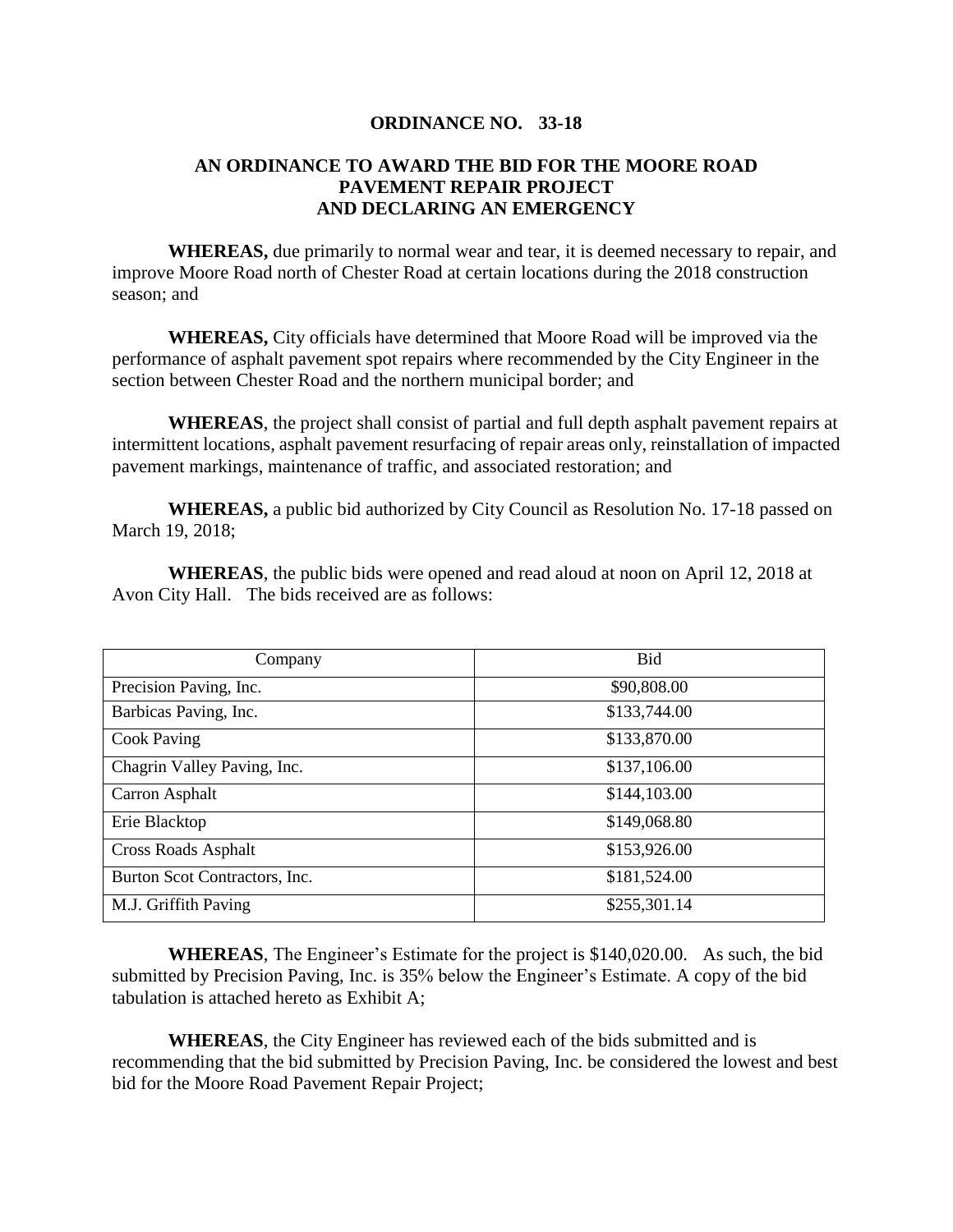Ordinance No. 33-18 (Con't)

## **NOW, THEREFORE, BE IT ORDAINED BY THE COUNCIL OF THE CITY OF AVON, COUNTY OF LORAIN AND STATE OF OHIO:**

Section 1 - That pursuant to bids received on April 12, 2018 for the Moore Road Pavement Repair Project, the bid submitted by Precision Paving, Inc. in the amount of Ninety Thousand, Eight Hundred Eight Dollars and 00/100 Cents (\$90,808.00) is declared to be the lowest and best bid and the Mayor is hereby authorized to execute a construction contract with that entity. The Finance Director is hereby authorized to make payment in said amount from the 2018 Road Program Fund No. 407 pursuant to the contract. In addition, the Finance Director is authorized to increase this appropriation by a reasonable amount for engineering and legal fees associated with this project.

Section 2 - That it is found and determined that all formal actions of the Council of the City of Avon concerning and relating to the adoption of this Ordinance were taken in an open meeting of the Council of the City of Avon and that all deliberations of this City's Council and any of its committees that resulted in those formal actions were in meetings open to the public, in compliance with all legal requirements, including Section 121.22 of the Ohio Revised Code.

Section 3- That this Ordinance is hereby declared to be an emergency measure immediately necessary for the preservation of the public health, safety and welfare of the citizens of the City of Avon, the immediate emergency being the necessity to undertake and substantially complete the Moore Road Pavement Repair Project prior to the end of the 2018 construction season; therefore, this Ordinance shall be in full force and effect immediately upon its passage and approval by the Mayor.

PASSED: \_\_\_\_\_\_\_\_\_\_\_\_\_\_\_\_\_\_\_\_\_\_\_\_ DATE SIGNED: \_\_\_\_\_\_\_\_\_\_\_\_\_\_\_\_\_\_\_\_\_\_\_\_\_

By: \_\_\_\_\_\_\_\_\_\_\_\_\_\_\_\_\_\_\_\_\_\_\_\_\_\_\_\_\_\_\_\_\_\_

Robert J. Butkowski, Council President Pro Tem

DATE APPROVED BY THE MAYOR:

William D. Logan, Acting Mayor

\_\_\_\_\_\_\_\_\_\_\_\_\_\_\_\_\_\_\_\_\_\_\_\_\_\_\_\_\_\_\_\_\_

APPROVED AS TO FORM:

John A. Gasior, Law Director

\_\_\_\_\_\_\_\_\_\_\_\_\_\_\_\_\_\_\_\_\_\_\_\_\_\_\_\_